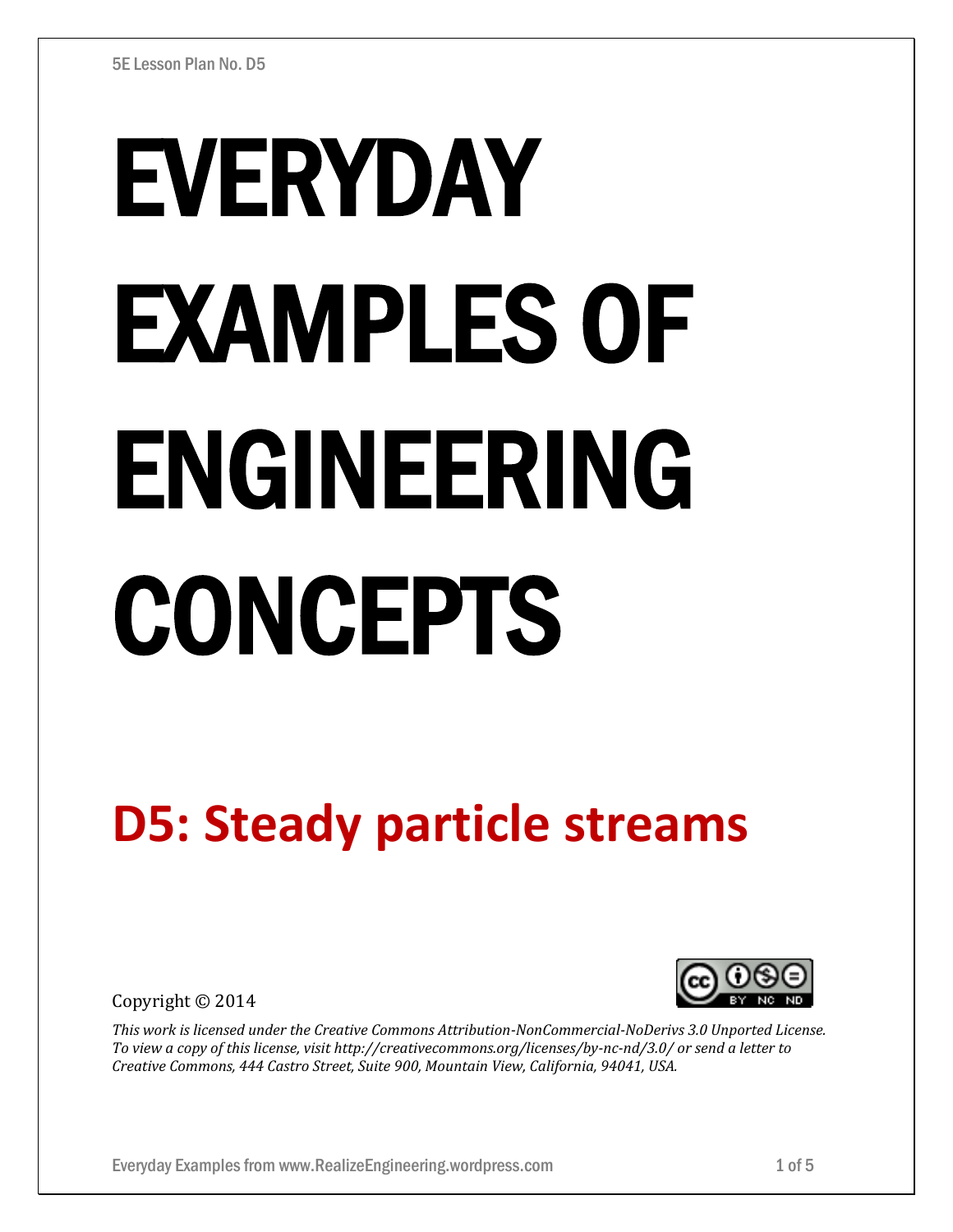*This is an extract from 'Real Life Examples in Dynamics: Lesson plans and solutions' edited by Eann A. Patterson, first published in 2006 (ISBN:978-0-615-20394-2) which can be obtained online at www.engineeringexamples.org and contains suggested exemplars within lesson plans for Sophomore Solids Courses. Prepared as part of the NSF-supported project (#0431756) entitled: "Enhancing Diversity in the Undergraduate Mechanical Engineering Population through Curriculum Change".* 

#### **INTRODUCTION**

#### (from *'Real Life Examples in Dynamics: Lesson plans and solutions'*)

These notes are designed to enhance the teaching of a junior level course in dynamics, increase the accessibility of the principles, and raise the appeal of the subject to students from diverse backgrounds. The notes have been prepared as skeletal lesson plans using the principle of the 5Es: Engage, Explore, Explain, Elaborate and Evaluate. The 5E outline is not original and was developed by the Biological Sciences Curriculum Study<sup>1</sup> in the 1980s from work by Atkin and Karplus<sup>2</sup> in 1962. Today this approach is considered to form part of the constructivist learning theory and a number of websites provide easy-to-follow explanations of them<sup>3</sup>.

These notes are intended to be used by instructors and are written in a style that addresses the instructor, however this is not intended to exclude students who should find the notes and examples interesting, stimulating and hopefully illuminating, particularly when their instructor is not utilizing them. In the interest of brevity and clarity of presentation, standard derivations and definitions are not included since these are readily available in textbooks which these notes are not intended to replace but rather to supplement and enhance. Similarly, it is anticipated that these lessons plans can be used to generate lectures/lessons that supplement those covering the fundamentals of each topic.

It is assumed that students have acquired a knowledge and understanding of topics usually found in a Sophomore level course in Statics, including free-body diagrams and efficiency.

This is the second in a series of such notes. The first in the series entitled 'Real Life Examples in Mechanics of Solids' edited by Eann Patterson (ISBN: 978-0-615-20394-2) was produced in 2006 and is available on-line at www.engineeringexamples.org.

#### **Acknowledgements**

 $\overline{a}$ 

Many of these examples have arisen through lively discussion in the consortium supported by the NSF grant (#0431756) on "Enhancing Diversity in the Undergraduate Mechanical Engineering Population through Curriculum Change" and the input of these colleagues is cheerfully acknowledged as is the support of National Science Foundation.

Eann A. Patterson *A.A. Griffith Chair of Structural Materials and Mechanics School of Engineering, University of Liverpool, Liverpool, UK & Royal Society Wolfson Research Merit Award Recipient*

<sup>&</sup>lt;sup>1</sup> Engleman, Laura (ed.), *The BSCS Story: A History of the Biological Sciences Curriculum Study*. Colorado Springs: BSCS, 2001.

<sup>2</sup> Atkin, J. M. and Karplus, R. (1962). Discovery or invention? *Science Teacher* 29(5): 45.

<sup>3</sup> e.g. Trowbridge, L.W., Bybee, R.W., *Becoming a secondary school science teacher*. Merrill Pub. Co. Inc., 1990.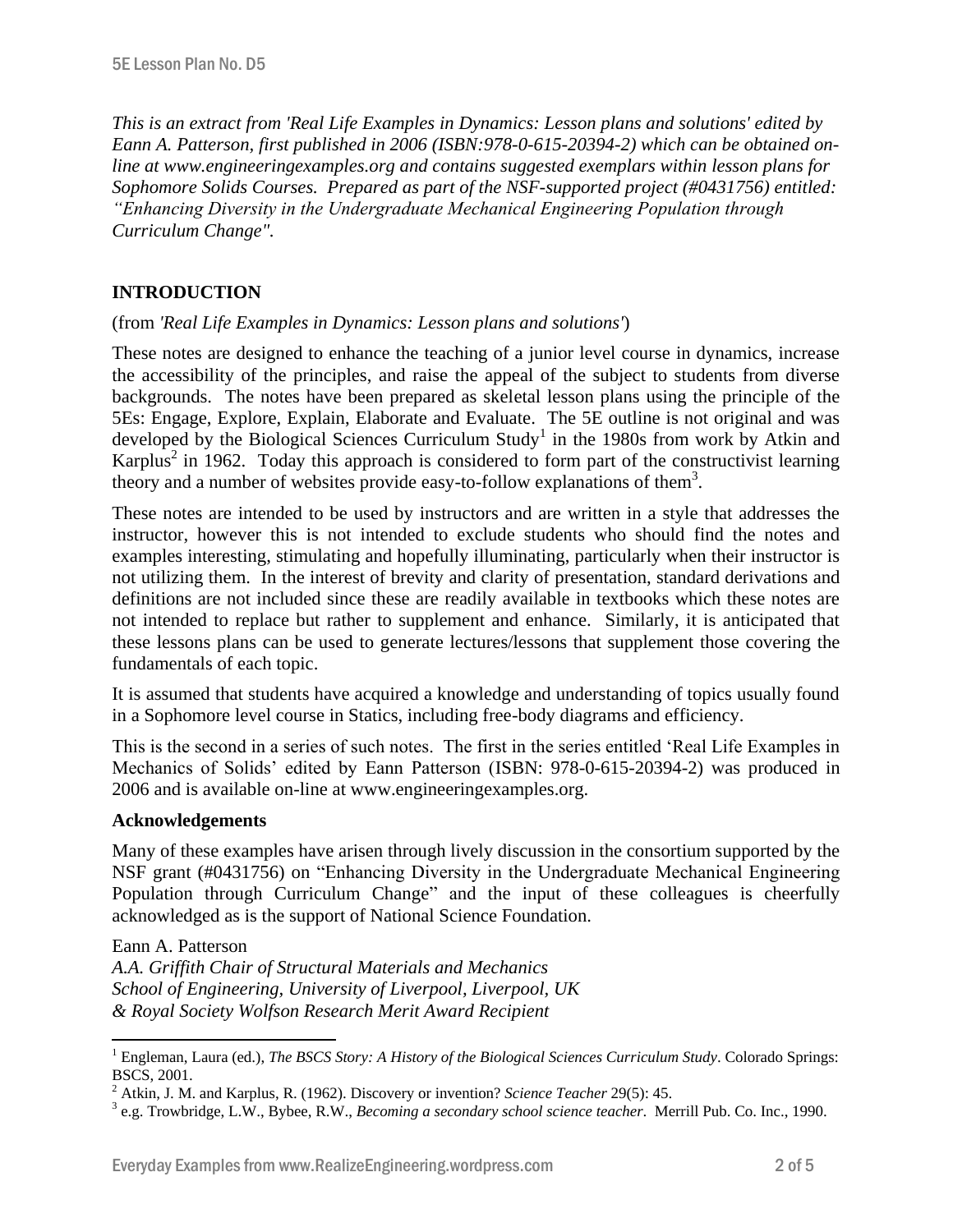#### **KINETICS OF PARTICLES**

#### 5. Topic**: Systems of particles**

#### **Engage:**

Bring a desk fan into class, place it on the table and switch it on. It would be good to attach some ribbons or strips of tissue paper to the protective cage around the fan to illustrate the flow.



#### **Explore:**

Discuss the action of the fan blades on the air. The air on one side of the fan is essentially at rest. As it passes over the blades its momentum is increased. The blades must exert a horizontal force on the air flow in order to generate the momentum increase. Packets or bundles of air can be considered and the principle of linear impulse and momentum applied. Since the flow is steady, the applied force will be constant during a time interval*.*

#### **Explain :**

Explain the concept of a control volume as a 'box' around the fan containing a mass of air, *m* with an average velocity, *v*; and a small mass of air, *dm* about to enter the box with a velocity  $v_A$ at time, *t* then subsequently at time, (*t + dt*) a corresponding mass *dm* leaves the other side of the box having been accelerated to  $v_B$  by the fan.

The principle of linear impulse and momentum:

$$
\sum\int\limits_{t_{before}}^{t_{after}}Fdt = (mv)_{after} - (mv)_{before}
$$

can be applied to the air stream in the box:

$$
\sum Fdt = ((dm \times v_B) + mv) - ((dm \times v_A) + mv)
$$

i.e.

$$
\sum F = \frac{dm}{dt} (v_B - v_A)
$$

the term  $dm/dt$  is known as the mass flow. Continuity of mass requires:

$$
\frac{dm}{dt} = \rho_A v_A A_A = \rho_B v_B A_B
$$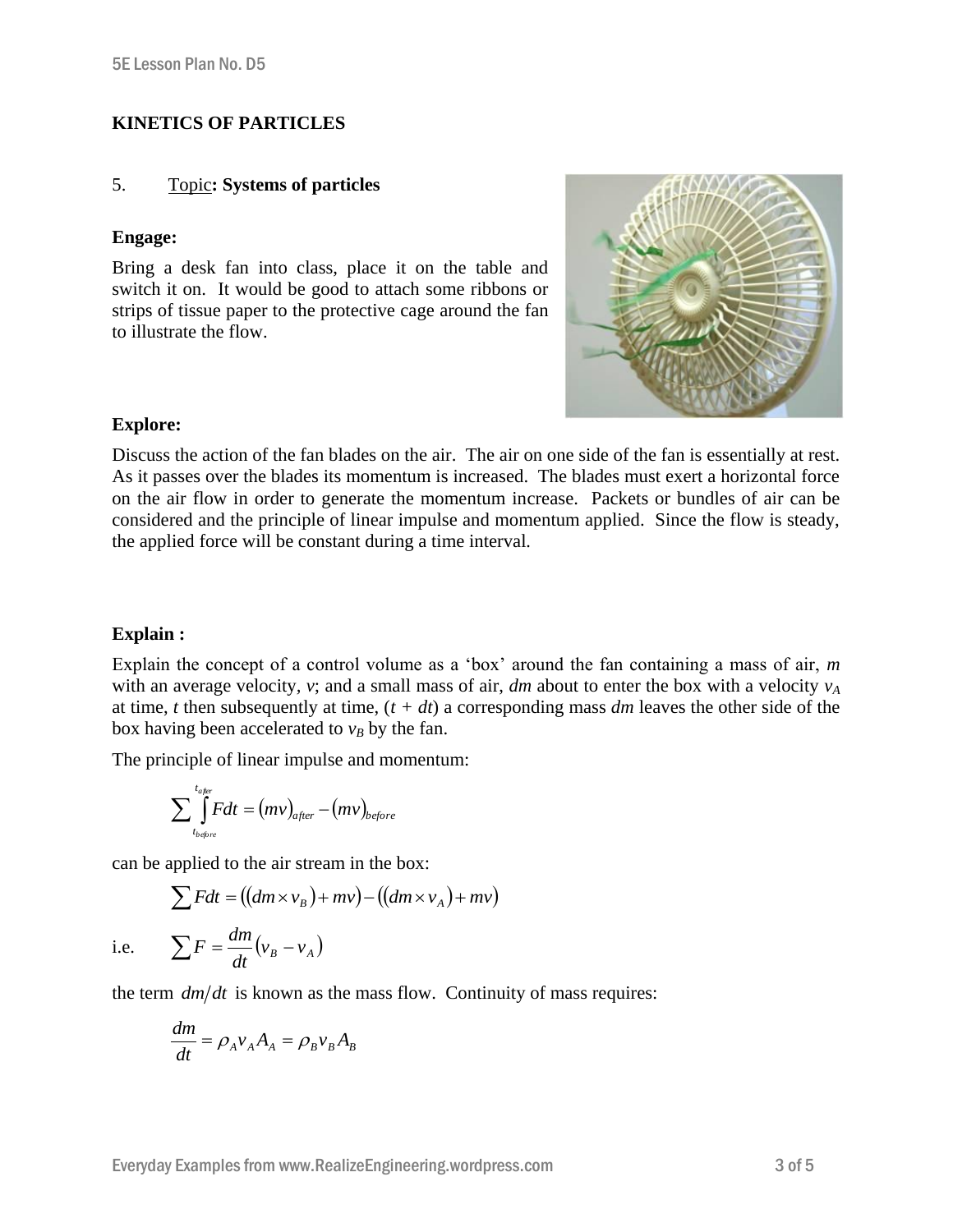#### **Elaborate**

Fans are often powered by shaded pole AC induction motors which have a very low efficiency of the order of 20%; so a 50W fan will only deliver about 10W to the blades. Power, *P* is the rate of work, or for a fan the rate of kinetic energy change delivered to the airstream, i.e.

$$
P = \frac{dKE}{dt} = \frac{\frac{1}{2}m(v_B^2 - v_A^2)}{dt}
$$

And if the airstream is initially at rest,  $v_B = 0$  then utilizing continuity of mass:

$$
P = \frac{1}{2} \rho \left(v_A^3\right) A
$$
 and rearranging  $v_A = \sqrt[3]{\frac{2P}{\rho A}}$ 

So, if the fan has a radius of 0.1m and the density of air is 1.2 kg/m<sup>3</sup> then the velocity of the air leaving from the fan will be:

$$
v_A = \sqrt[3]{\frac{2P}{\rho A}} = \sqrt[3]{\frac{2 \times 10}{1.2 \times \pi 0.1^2}} = 8.1 \text{ m/s}
$$

The force on the air is  $\sum F = \frac{am}{dt}(v_B - v_A) = \rho A v_A^2 = 1.2 \times (\pi 0.1^2) \times 8.1^2 = 2.47$ *dt*  $F = \frac{dm}{\sqrt{v_R - v_A}} = \rho A v_A^2 = 1.2 \times (\pi 0.1^2) \times 8.1^2 = 2.47 \text{ N}$ 

Now simple statics can be employed to calculate the minimum mass of the fan to prevent it sliding along the desk:

$$
\sum F_x = F - \mu N = 0
$$
 and  $\sum F_y = N - mg = 0$   
So  $F = \mu mg$  and  $m = \frac{F}{\mu g} = \frac{2.47}{0.6 \times 9.81} = 0.42 \text{ kg}$ 

Taking the coefficient of friction between the rubber base of the fan and plastic coated table or floor to be  $\mu = 0.6$ .

If the fan weighs less than 420g then it will move across the floor when it is switched on.

### **Evaluate**

Ask students to attempt the following examples:

#### *Example 5.1*

When the outlet nozzle of a 1875W hair-dryer is placed vertically above and just not touching the stainless steel plate of a set of kitchen scales, the scales register 46g when the hair-dryer is switched on. If the nozzle is an ellipse with a major diameter of 75mm and minor diameter of 22mm and the fan has a diameter of 60mm, calculate the percentage of the power used by the fan, neglecting losses.